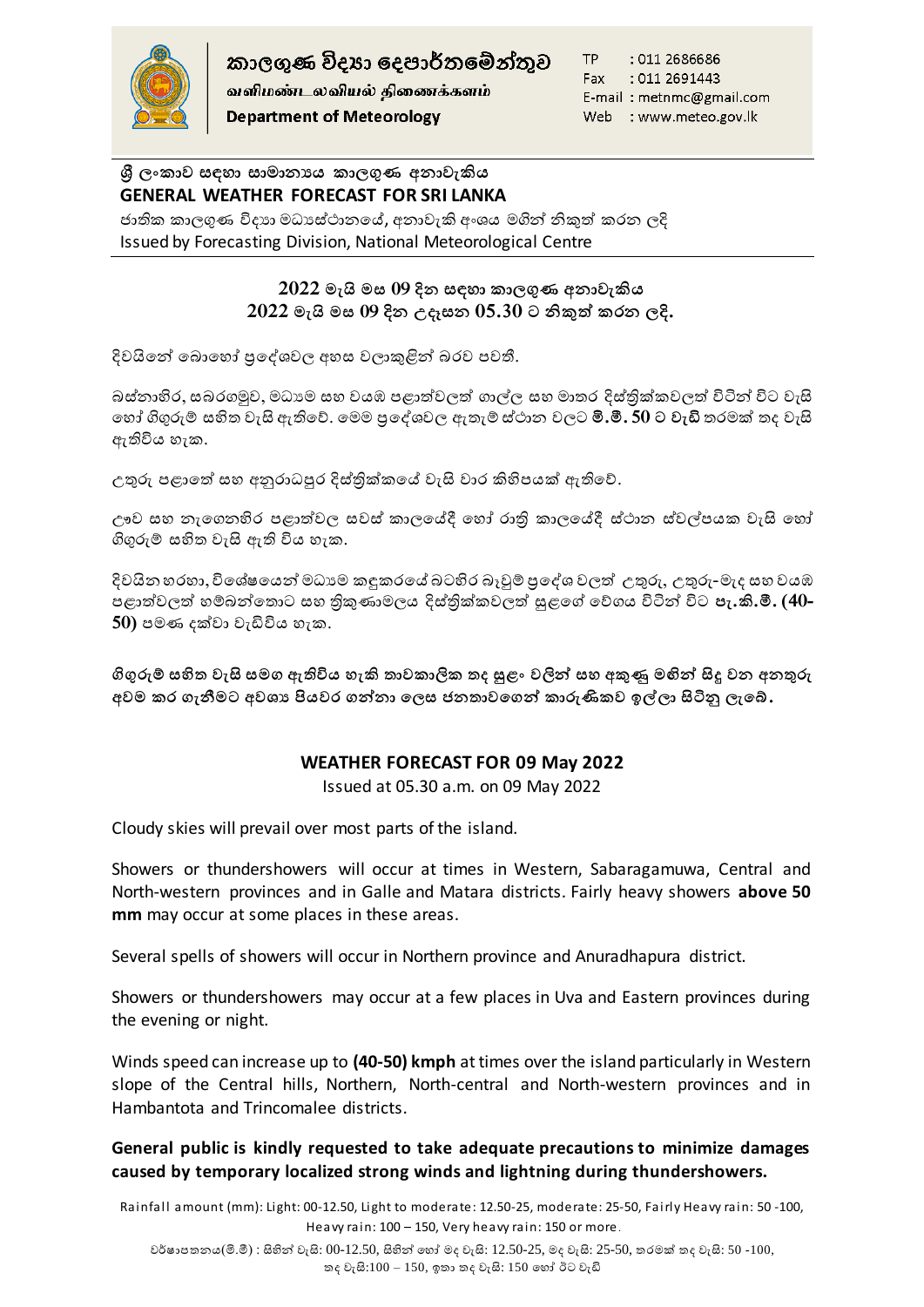

කාලගුණ විදහා දෙපාර්තමේන්තුව

வளிமண்டலவியல் திணைக்களம் **Department of Meteorology** 

TP : 011 2686686 Fax : 011 2691443 E-mail: metnmc@gmail.com Web : www.meteo.gov.lk

**දිවයින වටා මුහුෙේ කාලගුණය සහ ස්වභාවය WEATHER AND STATE OF SEA AROUND THE ISLAND** ජාතික කාලගුණ විදාහ මධාස්ථානයේ, අනාවැකි අංශය මගින් නිකුත් කරන ලදි

Issued by Forecasting Division, National Meteorological Centre

**ලදිරි පැය 24 ට දිවයින වටා වන මුහුදු ප්රෙේශ් සඳහා කාලගුණ අනාවැකිය 2022 මැයි මස 09 දින උදෑසන 05.30 ට නිකුත් කරන ලදි.**

**ගිිකෙකාන දිග ෙ ංගාල ෙ ාක්ක ආශ්රිතව පැවති "අසනි" සුළි කුණාටුව, චණ්ඩ සුළි කුණාටුවක් වට වර්ධනය වී ඇති අතර මැයි 08 වන දින 2330 පැය වනවිට උතුරු අක්්ාංශ් 13.0 (N) සහ නැෙගනහිර ෙේශ්ාංශ් 87.5 (E) ආසන්නෙේ, ත්රිකුණාමලෙේ සිට කි.මී. 840 ක් පමණ ඊසාන ෙදසින් ෙක්න්රගත වී**  පැවතිණි. එය මැයි 10 වන දින දක්වා වයඹ දෙසට ගමන් කර බටහිර-මධාම බෙංගාල බොක්ක පු*දේ*ශය **ෙවත පැමිණීමටත් ලන්පසුව උතුරට රව ඊසාන ෙදසට හැරී වයඹ දිග ෙ ංගාල ෙ ාක්ක ප්රෙේශ්ය ෙවත ගමන් කිරීමට ෙ ාෙහෝ දුරට ලඩ ඇත.** 

**කාලගුණ විදයා ෙදපාර්තෙම්න්තුව මගින් ෙම් සම් න්ධව නිකුත් කරන ලදිරි නිෙනදන ියළි ඳ සිය අවධානය ෙයාමු කරන ෙලස ධීවර හා නාවික ප්රනාවෙගන් ල්ලා සිිනු ලැෙ .**

## **වැසි තත්ත්වය:**

කන්කසන්තුරය සිට මන්නාරම, පුත්තලම, කොළඹ සහ ගාල්ල හරහා මාතර දක්වා වෙරළට ඔබ්බෙන් වන මුහුදු පුදේශවල විටින් විට වැසි හෝ ගිගුරුම් සහිත වැසි ඇතිවේ. දිවයින වටා වන සෙසු මුහුදු පුදේශවල ස්ථාන ස්වල්පයක වැසි හෝ ගිගුරුම් සහිත වැසි ඇති විය හැක.

### **සුළඟ:**

දිවයින වටා වන මුහුදු පුදේශවල සුළං බස්නාහිර හෝ නිරිත දෙසින් හමා එයි. සුළගේ වේගය පැ.කි.මී. (20<del>-4</del>0) පමණ වේ. කන්කසන්තුරය සිට මන්නාරම හරහා පුත්තලම දක්වා සහ මාතර සිට හම්බන්තොට ර ා හපාතුවිල් දක්වා හවරළට ඔබ්හ න් වන මුහුදු ප්රහේශවල සුළහේ හේගය විටින් විට **පැ.කි.මී.**(**50-60)** පමණ දක්වා වැඩි විය හැක. සෙසු මුහුදු පුදේශවල සුළගේ වේගය විටින් විට **පැ.කි.මී**. **50** පමණ දක්වා වැඩි විය හැක.

# **මුහුෙේ ස්වභාවය:**

කන්කසන්තුරය සිට මන්නාරම හරහා පුත්තලම දක්වා සහ මාතර සිට හම්බන්තොට හරහා පොතුවිල් දක්වා වෙරළට ඔබ්බෙන් වන මුහුදු පුදේශ විටින් විට රළුවේ. හෙසු මුහුදු පුදේශ *ත*රමක් රළු විය හැක.

**ගිගුරුම් සහිත වැසි ඇති වන විට එම මුහුදු ප්රෙේශ්වල තාවකාලිකව තද සුළං ඇති විය හැකි අතර එවිට එම මුහුදු ප්රෙේශ් තාවකාලිකව ලතා රු විය හැක.**

Rainfall amount (mm): Light: 00-12.50, Light to moderate: 12.50-25, moderate: 25-50, Fairly Heavy rain: 50 -100, Heavy rain: 100 – 150, Very heavy rain: 150 or more.